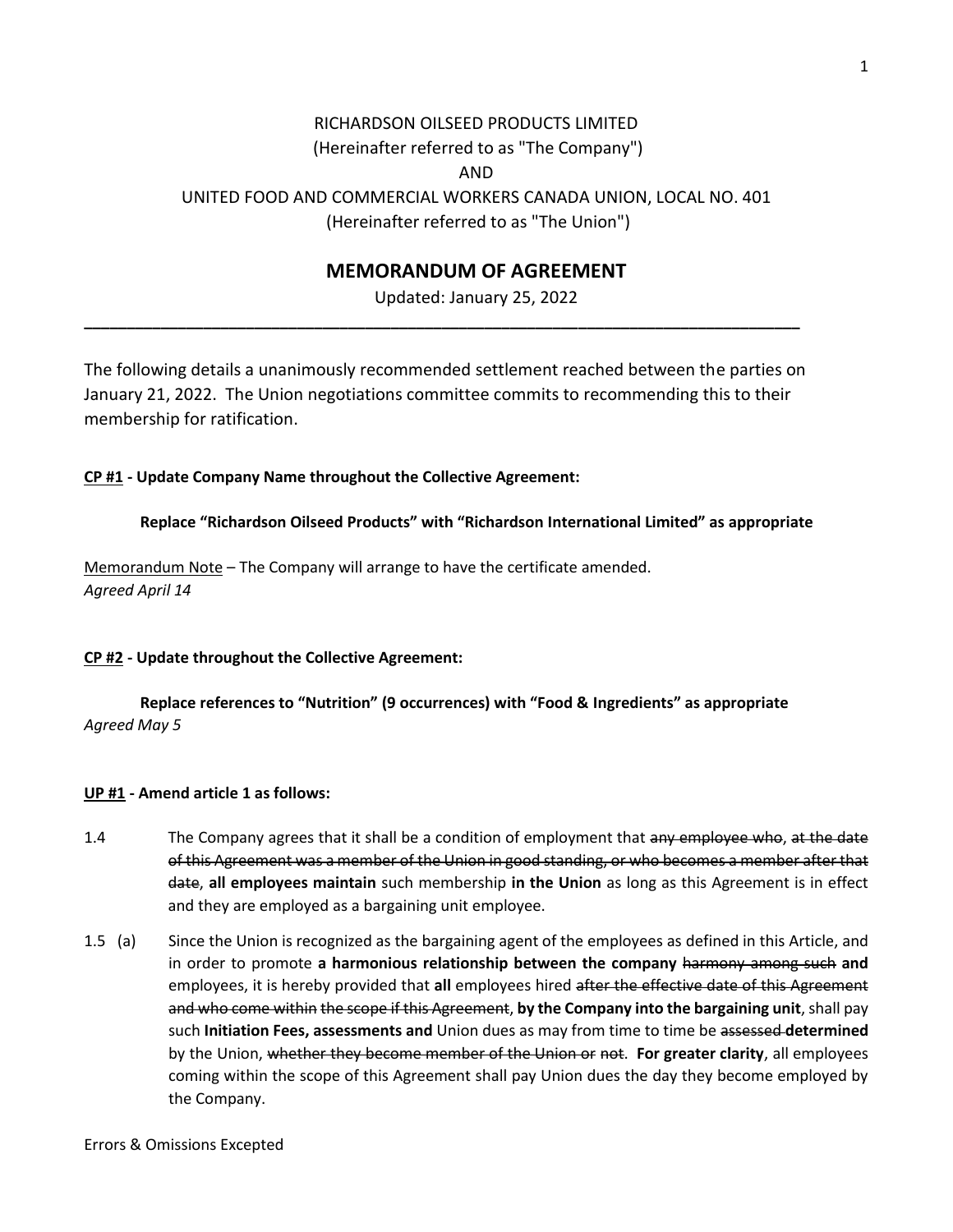(b) The Company will request each new employee at the time of hiring to sign an authorization for the deduction of Union dues and **Union membership**. The Company will also deduct from each employee covered by this Agreement, the Union initiation fee. Such deduction of Union initiation fee will commence only after receipt from the Union of an authorization card duly signed by the employee.

## *Agreed Nov 16*

1.6 All deductions shall be made weekly to coincide with each pay period. All sums deducted, together with a record of those from whom deductions have been made and the amount thereof, shall be forwarded monthly to the Secretary-Treasurer of the Local Union not later than the 15th day of the following month.

**The Employer shall also provide a list of those members who have had Union dues deducted in the time period along with the following information in a format determined by the Union:**

- **i. Name**
- **ii. Addresses**
- **iii. Phone Numbers**
- **iv. Email Addresses**
- **v. Social Insurance Numbers**
- **vi. Union dues breakdown: Hours of Work, Weekly Dues, Dues Assessment, National Defence Fund, Initiation fees.**

**Memorandum Note: Following ratification the Union and the Company, will meet and agree to a safe and secure process to share information. SIN numbers will not be transmitted until the secure process has been determined and implemented. The Company requires 4 weeks' notice following ratification to implement the dues breakdown.**

*Agreed Nov 17*

## **UP #3 - Amend the current language under Article 3 to read as follows:**

3.2 (a) The Union will elect **or appoint** Shop Stewards in a manner determined by it. There shall be one from each department, except in Nutrition where there may be one Shop Steward per main production shift. Shop Stewards shall be regular full-time employees of the Company. In addition, a Chief Steward shall be elected **or appointed** by the Union in a manner determined by it. The Union agrees to promptly inform the Company about the appointment of a Chief Steward and Departmental Stewards as they are elected and/or appointed.

3.2 (b) The Company will provide an e-mail address for the Chief Steward and on a weekly basis, where there is discipline in that week, will provide a written summary of any disciplinary action against an employee covered by this Agreement if agreed to by the disciplined employee.

3.2 (c) The Company will exercise its right to discipline an employee as quickly as is reasonably possible but this right will be exercised not later than fifteen (15) working days (M-F) of the Company becoming aware of the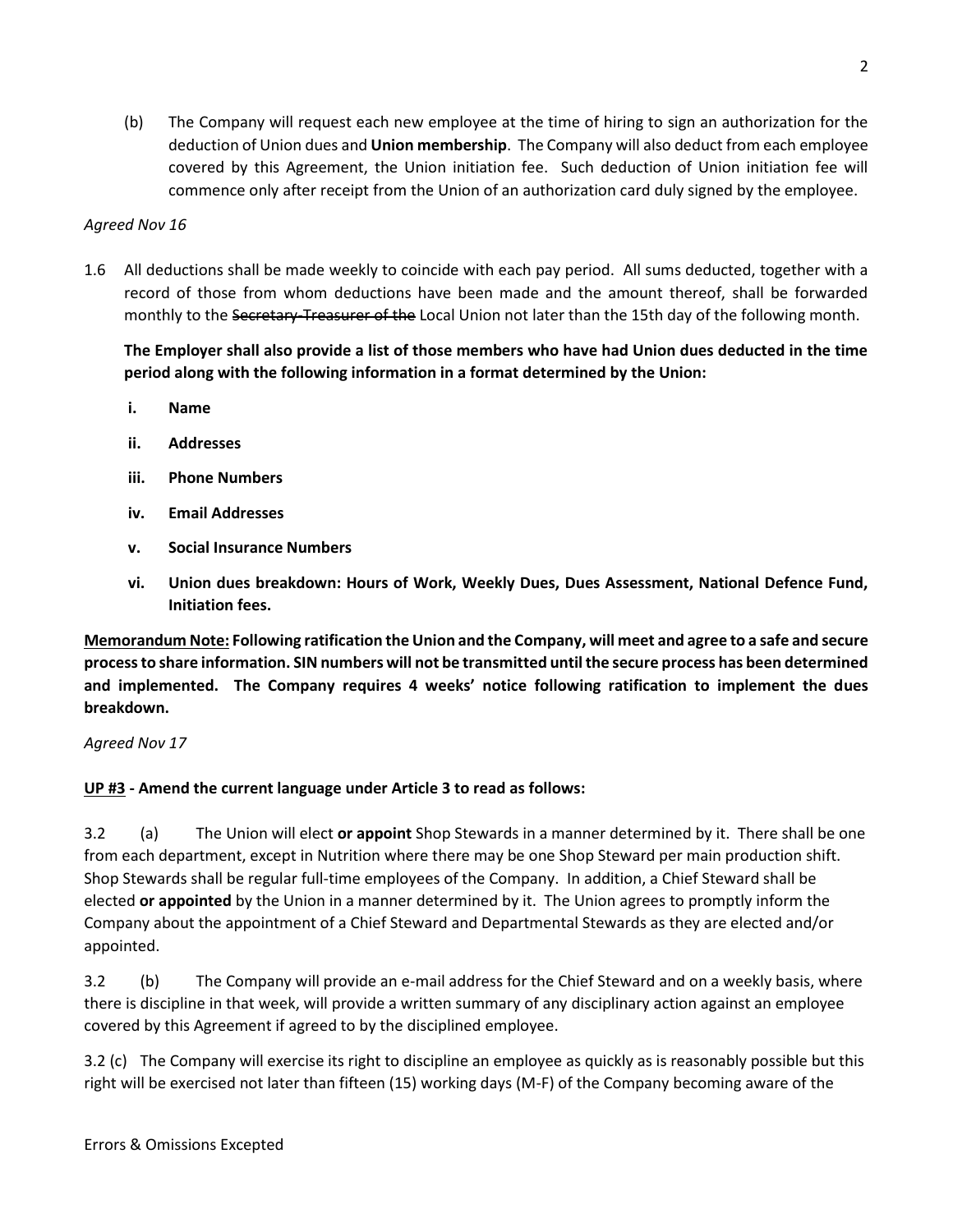event giving rise to the disciplinary action. Where there is a suspension, it shall be served on consecutive scheduled workdays.

3.5 Should differences arise between the Company and the Union as to the interpretation or application of, or compliance with, the provisions of this Agreement, there shall be no interruption or impeding of work, work stoppages, strikes, or lock-outs because of such differences, but an earnest effort shall be made to settle such differences quickly in the following manner:

Both parties mutually agree that all grievance matters **where possible** should be attempted to be resolved directly between the Supervisor and the employee prior to a formal grievance being filed.

## **Step One**

If the grievance is not satisfactorily resolved in discussion with the Supervisor or designate, the aggrieved employee **or the union on their behalf** shall, within ten (10) working days (M-F) after the event giving rise to the grievance, or the day that the employee should have become aware of the event, present the grievance in writing to their Supervisor identifying the employees involved, alleged provisions violated, Union position and remedy sought. All grievances must be signed and approved by the Department Shop Steward, the designated Steward or the full time Union Representative, if the Steward or Union Executive is absent. Once received, the Supervisor must consult with the Manager and both are encouraged to confer with the employee and the designated Department Shop Steward, the designated Steward or the full time Union Representative, if the Steward is absent.

The Manager will give their response in writing within five (5) working days (M-F) of receipt of the formal grievance with **and** a copy of which will be provided to the Chief Shop Steward, **the Union Representative** and Human Resources.

## **Step Two**

If the grievance is not resolved at Step One, then the employee and/or the Chief Shop Steward shall within five (5) working days (M-F), **Union shall submit the grievance,** after the receipt of the Manager's written response, submit the grievance, with confirmation of the specific alleged violated provisions, to the Department Manager, or the designated representative **within five (5) working days**. The Company shall confer with the employee, the Grievance Committee and the Business Agent if desired **Union Representative**, within five (5) working days (M-F) of receipt of the grievances or some mutually agreeable time in an attempt to resolve the grievance. Within ten (10) working days (M-F) of this meeting, the Company shall provide a response to the Union **Representative** in writing.

## **Step Three**

If the grievance is not satisfactorily resolved following the Company's response in Step Two, either the Company or the Union shall provide written notice of referral of the grievance to arbitration. Such notice of referral must be given no later than the twenty-five (25) working days (M-F) following the Second Step Company response.

Should both **The** parties agree to the use of a single arbitrator. **The** written notice of referral of a grievance to arbitration, given as required by the above grievance procedure, shall include a name or a list of names of the person or persons the party submitting the notice is willing to accept as the single arbitrator. The party receiving the notice, if it accepts the person or one of the persons suggested to act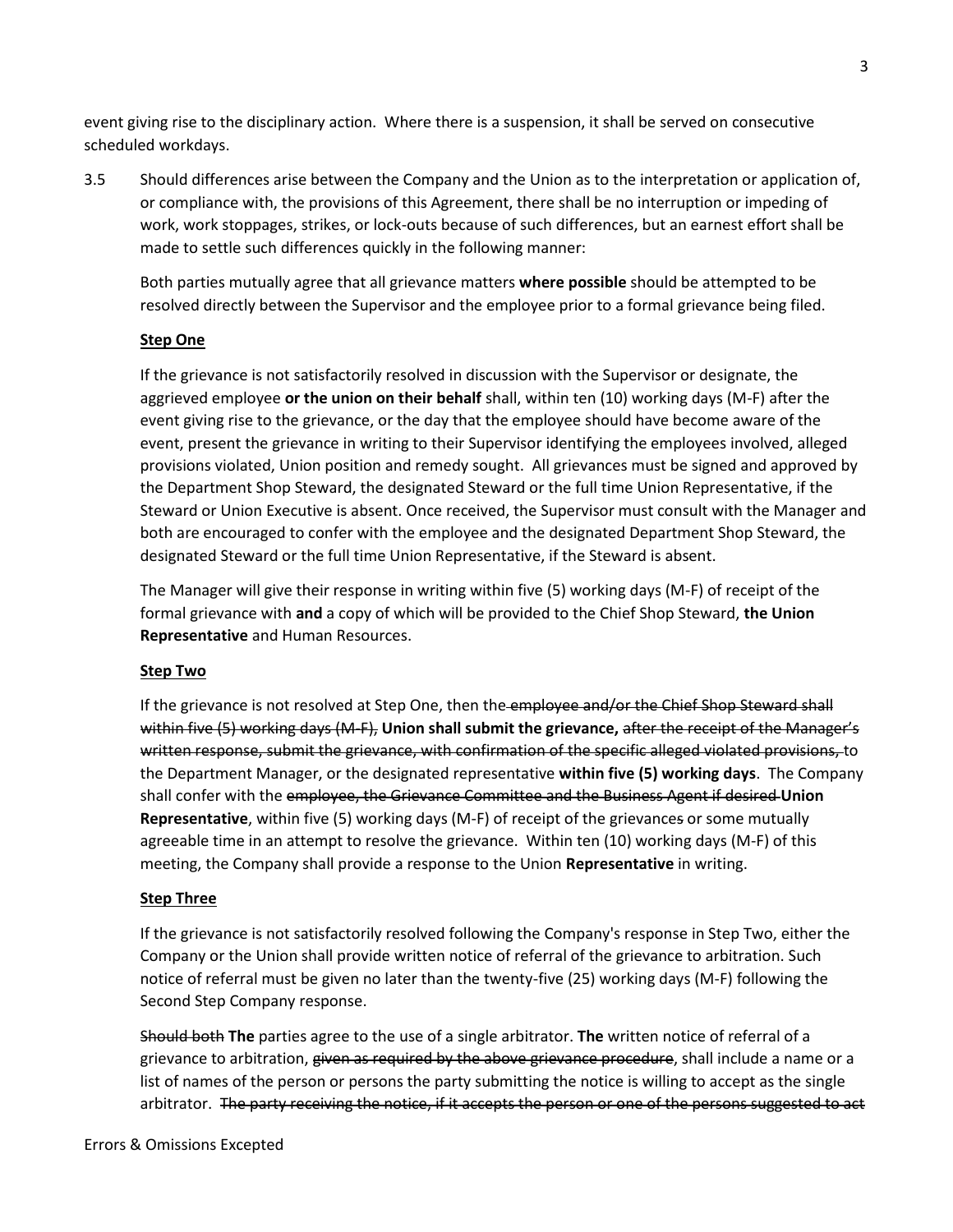as arbitrator, shall within seven (7) calendar days following receipt of the notice, notify the other party accordingly and the grievance shall be submitted to that arbitrator. If the party receiving the notice does not accept any of the persons suggested by the party sending the notice, it shall within seven (7) calendar days after receipt of the notice notify the other party accordingly and send the name or a list of names of the person or persons it is willing to accept as the single arbitrator. If the parties are unable to agree on a person to act as a single arbitrator then the **Director of Mediation Services**, for the Province of Alberta, may be requested by either party to appoint a single arbitrator.

Deadlines related to the above-noted steps may be extended by written mutual agreement by the Company and the Chief Shop Steward or the Union office.

- 3.6 When settlement is reached at any stage of these procedures, such settlement shall be final and binding, it being understood that no settlement will be made unless the Chief Steward and either the Unit Chairperson or the Unit Vice Chairperson of the Union, is aware of the terms of the settlement **and has agreed to it**.
- 3.7 Power of the Arbitration Board or Single Arbitrator

It shall be the function of the Arbitration Board or single arbitrator to make a decision in cases of alleged violations of the specific Articles and Sections of this Agreement.

- (a) The Arbitration Board or single arbitrator shall have no power to add to, subtract from, amend, disregard, alter or modify any of the terms of this Agreement.
- (b) The power of the Arbitration Board or single arbitrator shall be limited to deciding whether the Company, the Union, or the employee has violated the expressed Article(s) or Section(s) of the Agreement and its decision shall be rendered in accordance with the terms and conditions of this Agreement. It being understood that any matter not specifically set forth herein remains within the reserved rights of the Company.
- (c) In the event that a case is appealed to an Arbitration Board or single arbitrator on which it **they** ha**ve**  no power to rule, the matter shall be referred back to the parties without the decision or recommendation on its merits.
- (d) Where an employee has been suspended or dismissed for **reasons** other than just cause, the Arbitration Board or single arbitrator:
	- (i) May direct the employer to reinstate the employee and pay to the employee a sum equal to his wage loss by reason of his suspension or dismissal or such lesser sum as, in the opinion of the Arbitration Board or single arbitrator, is fair and reasonable; OR
	- (ii) May make such other directive varying the penalty as it **they** considers fair and reasonable having regard to the terms of the Collective Agreement.
- 3.8 The decision of a majority of the Arbitration Board or **the** single arbitrator is the award of the Arbitration Board single arbitrator and such awards shall be final and binding upon the parties and the employees.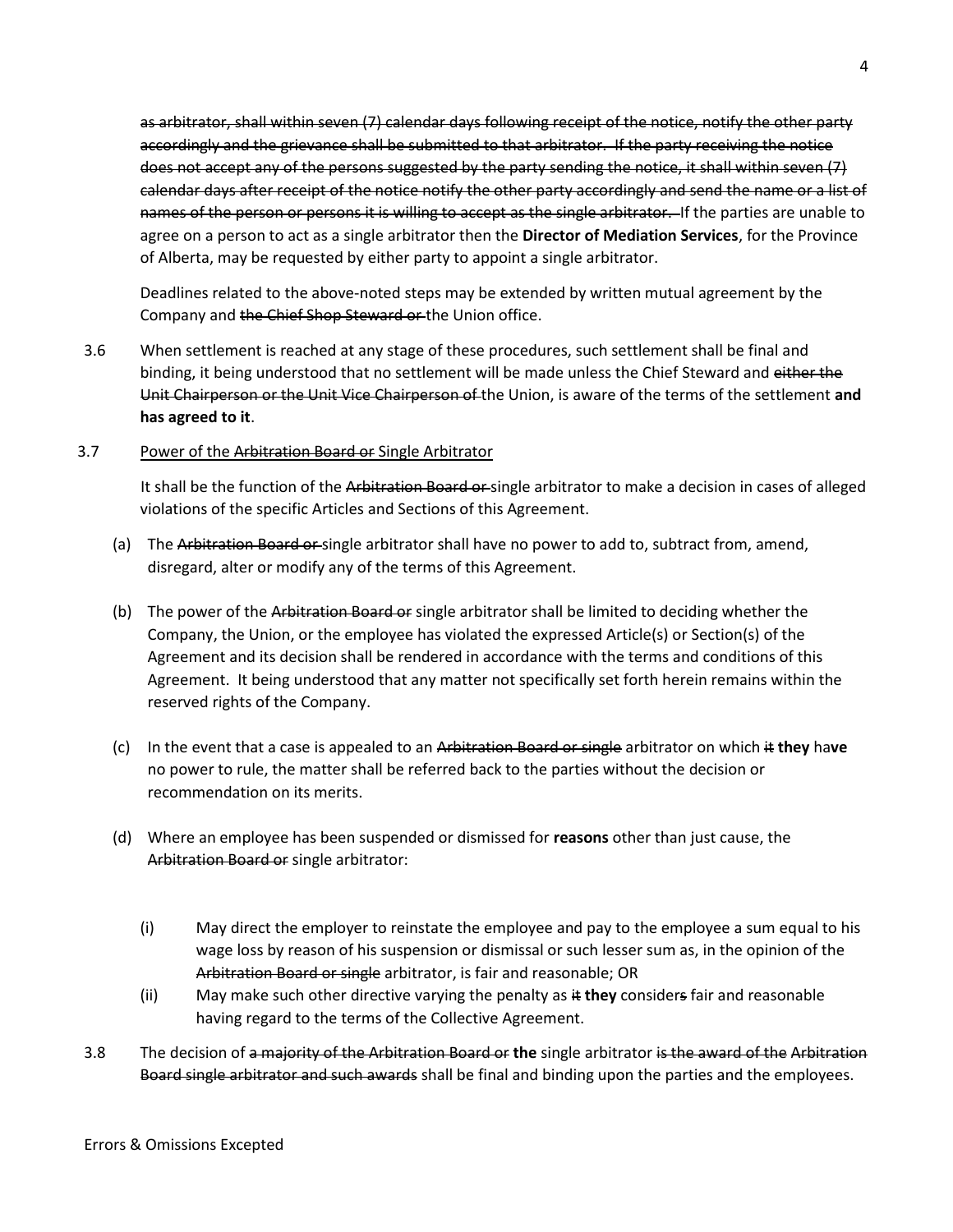- 3.9 The fees and expenses of the Chairman of the Arbitration Board or single arbitrator shall be shared equally by the Company and the Union. All other expenses shall be borne by the party incurring them and neither party shall be responsible for the expenses of witnesses called by the other.
- 3.11 When a grievance affects the pay of an employee and is not amicably disposed of within two (2) working days (M-F), but subsequently is settled satisfactorily, and, as a result of such settlement, the pay of such employee is increased, such increases shall be retroactive twenty-one (21) working days prior to the date the grievance was filed, or to the date the employee was otherwise entitled, whichever is shorter. However, where an error or miscalculation, not a grievance, is discovered, the amount paid in error shall either be collected from or paid to the employee retroactively to the date of the error.
- 3.12 Grievance work for Step 1 and Step 2 of the grievance procedure shall be done on Company time without the loss of pay during regular working hours. An aggrieved employee, and any member of the Grievance Committee **Shop Steward** coming in during time off to process a grievance shall be paid at their regular rate for time spent at Steps One and Two of the grievance procedure.

A Shop Steward or other representative of the Grievance Committee **Union** may discuss a grievance with the employer or employee during working hours as long as he has **they have** notified his **their** supervisor and the employee's supervisor as to which grievance **they** will be discussing, where such discussions will take place, and approximately how long **they** will be away from the job. If the Union Representative has to meet with an employee then the Union Representative and the employee must receive permission from his **their** immediate supervisor to do so. Such permission will not be withheld for longer than two (2) hours.

3.13 Representatives of the Union**, including Shop Stewards,** may initiate discussions with the Company on any matter which comes to their attention.

Representatives of the Union, **deemed** to include Executive and Shop Stewards.

3.14 The aggrieved employee may be present during any steps of the grievance procedure should the Company, Union, or the employee so desire. The Union assures the Company that only affected grievors that are required to be at grievance meetings will be there. In the case of "class action" **group** grievances it is understood that in most cases it would not be necessary for all grievors to attend.

## **Union Proposal 6/7 - Amend the current language under Article 4.3 (a) to read as follows:**

4.3 (a) When an employee is transferred or promoted to a posted position, it will be necessary for the employee to demonstrate competence in the performance of the job. **The employee will receive the new rate of pay as provided in the wage classification schedule immediately upon transfer.** before the new rate of pay is received as provided in the wage classification schedule. It is mutually recognized that the period of time before an employee demonstrates competence will differ from employee to employee and from job to job, however, such probationary period will generally not exceed four-hundred eighty (480) hours worked in the new position. Competence will be determined by the Company **in accordance with the Company training manuals and verification documents**.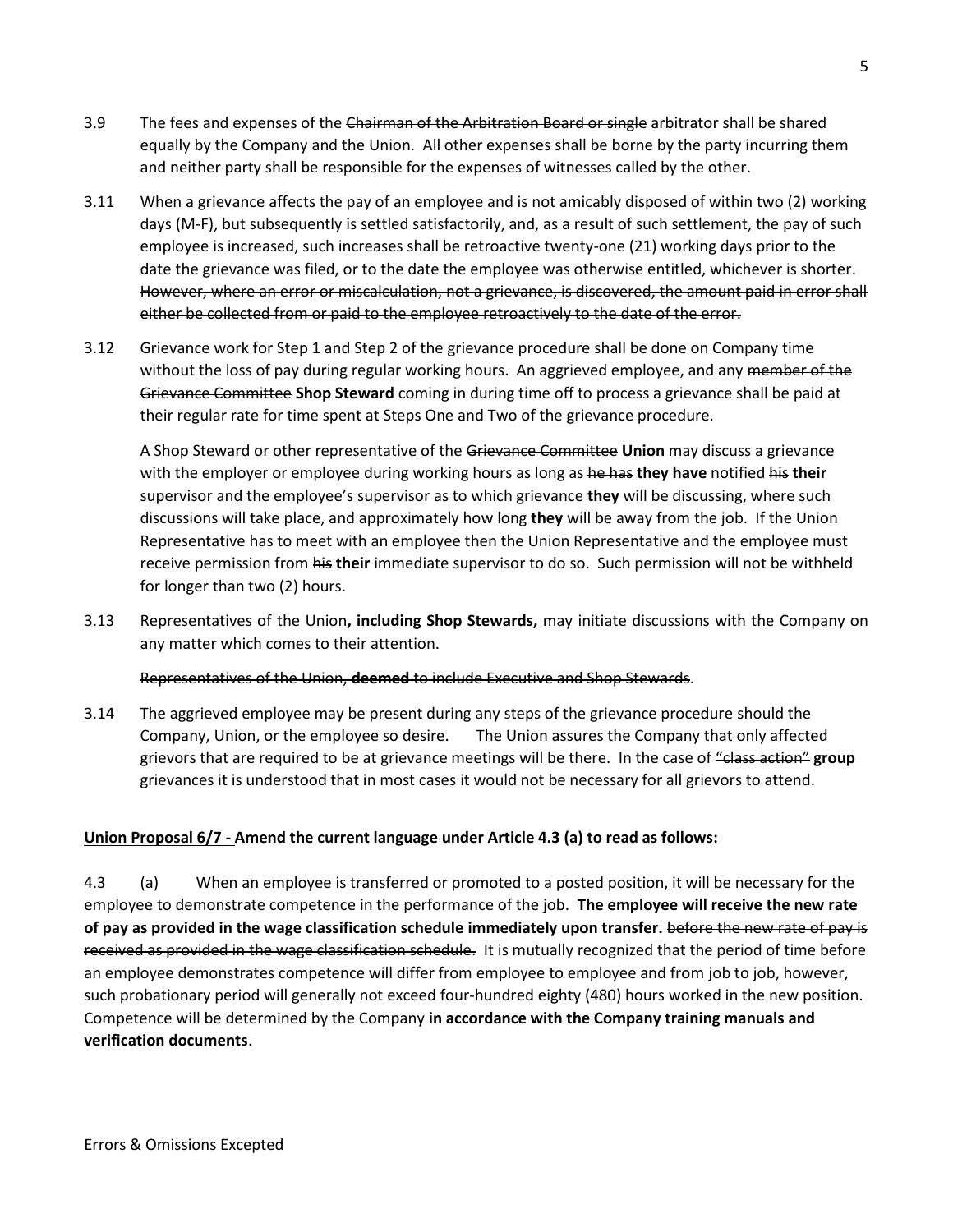Where an employee fails to demonstrate competence as outlined above, the employee will be placed back onto the job previously held by that employee. If the job previously held no longer exists, the employee will be placed as per the provisions of Article 10.4.

## **The Company agrees to act reasonably with respect to the above. The Company further agrees to provide the Union with a copy of any relevant training modules and manuals upon request.**

*Agreed to non-economic portion Nov 16 & economic portion Dec 7*

## **UP 13 – Amend Article 5.7 as follows:**

- 5.7 For the purpose of calculating overtime, the following will be computed:
	- (a) Hours paid for a paid holiday when the employee is not scheduled to work their regular shift that falls on a paid holiday;
	- **(b) Hours worked for a paid holiday when the employee is scheduled to work their regular shift that falls on a paid holiday;**
	- **(c)** Hours paid for vacation;
	- **(d)** Time lost due to Workers Compensation;
	- **(e)** Time spent in training seminars, at the Company's request, including travel time as determined by the Company;
	- **(f)** Hours paid as rest period as a result of emergency call-in.

An employee will not, under any circumstances, have any of his days off or days on rescheduled to a paid holiday unless otherwise agreed by the employee and the Company.

*Agreed Dec 7*

## **UP 17 & CP 10 – Amend article 5.8 as follows and Memorandum Note:**

5.8 Overtime will be allocated to the willing, available, qualified employee(s) performing work in the classification in which the overtime work is needed. This will be done on rotation basis commencing with the senior employee and moving to the next senior employee(s). The rotation cycle will start over each week, commencing at Monday 0000 hours. If employees cannot be found to perform the required overtime work, the Company may assign the junior, capable, qualified employee to perform the work. However, no employee will, in any event, be required to work in excess of four (4) hours overtime in one (1) day, nor in excess of eight (8) hours overtime in any one (1) week. An Employee will not be required to work overtime if the employee has a scheduled medical appointment.

A shift extension can be scheduled, to a maximum of four (4) hours, at the end of a scheduled shift. Overtime will be allocated to the willing, available, qualified employee(s), on that shift, performing work in the classification in which the overtime work is needed. This will be done on rotation basis commencing with the senior employee on the shift and moving to the next senior employee(s) on the shift. Shift extensions will not affect the daily or weekly overtime rotation.

**a) The maintenance department will continue to follow departmental practices related to work completion at the end of a shift involving overtime.**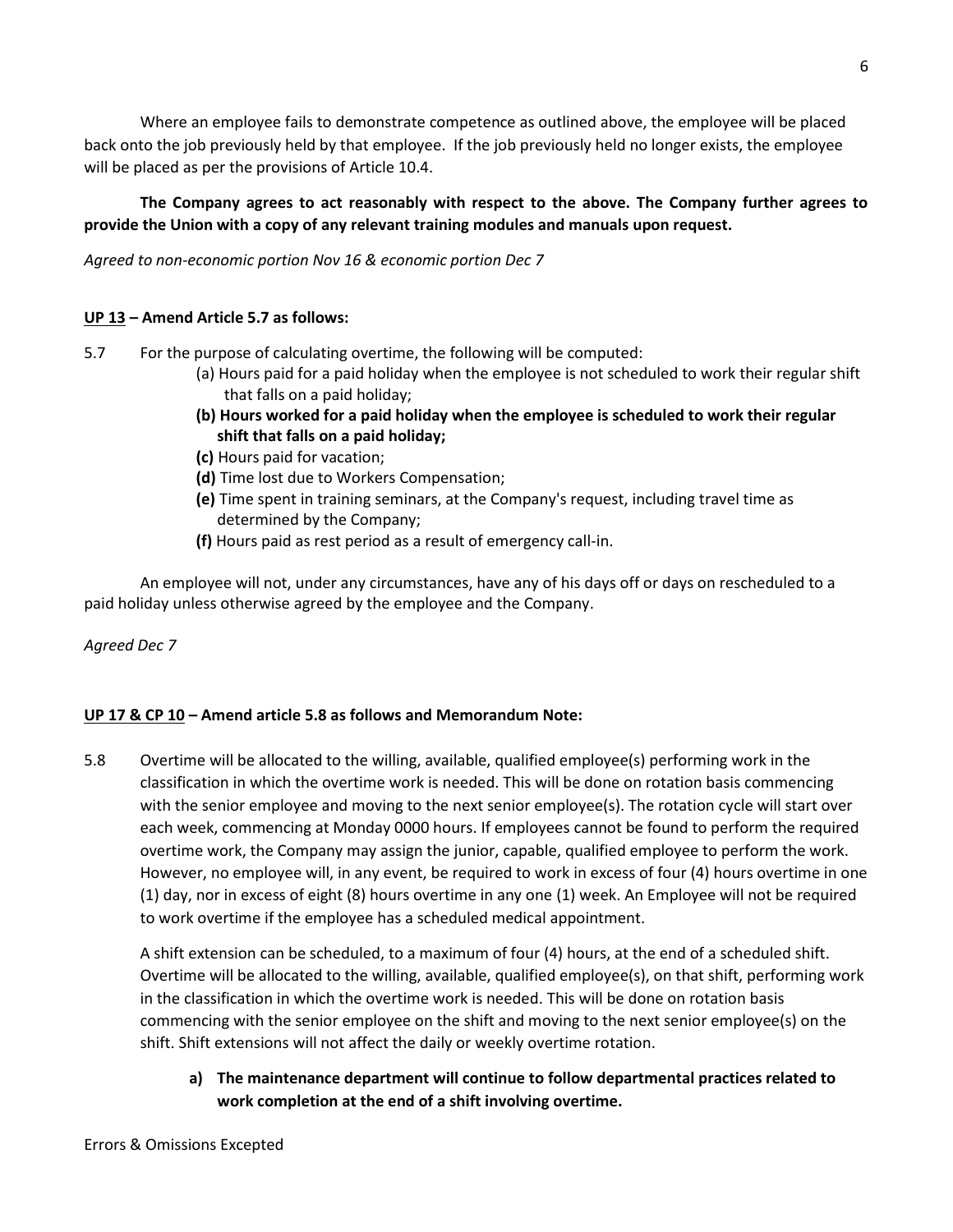**Memorandum Note: Process differs between the overtime rotation (Article 5.8, paragraph 1) and shift extension (Article 5.8, paragraph 2). The Company will create a transparent mechanism to indicate overtime vs. shift extension and communicate it back to employees in toolbox talks and to the Union.**

*Agreed Nov 17 & Dec 9*

## **UP 14 & CP 11 – Banked OT**

- 5.10 Overtime pay may be banked at the employee's request, between January 1st and November 30th of each year of the Collective Agreement and a maximum of forty-eight (48) hours each year can be used to cover time off in increments of one (1) shift, under the following guidelines:
	- (a) Requests for banking overtime pay must be completed on the appropriate form prior to the end of the current pay period.
	- (b) Requests, in writing, may be made for any amount of banked overtime pay hours to be paid out on the next regular scheduled pay period. Requests must be made no later than the Friday prior to the pay period that the pay is to be included with.
	- (c) Any unused banked overtime pay will be paid out at the earned rate on the last pay period of March **December** of the following year.
	- (d) Banking of overtime pay will only be allowed when the overtime being banked is as a result of having worked overtime hours as per the provisions of Article 5.1 and Article 5.11 (actual hours worked only).
	- **(e) The Company shall not unreasonably deny a request to use banked overtime pay in accordance with 5.10 (a).**

*Agreed Dec 7*

## **CP 13 – Add a new Article 5.12 as follows:**

**5.12 Employees who agree to work an overtime shift in advance during a regular work week or during a week which contains a statutory paid holiday(s) will follow all Company directed attendance reporting procedures. It is understood between the parties that an agreement to work an overtime shift becomes a scheduled shift and failure to report or advise an absence in advance is subject to the normal attendance policy.** 

*Agreed Dec 9*

## **UP 18 – Amend Article 6.1 as follows:**

6.1 The days listed below shall be recognized as paid holidays. Employees covered by this Agreement shall receive their regular scheduled pay for that day. If an employee works on a holiday, in addition to receiving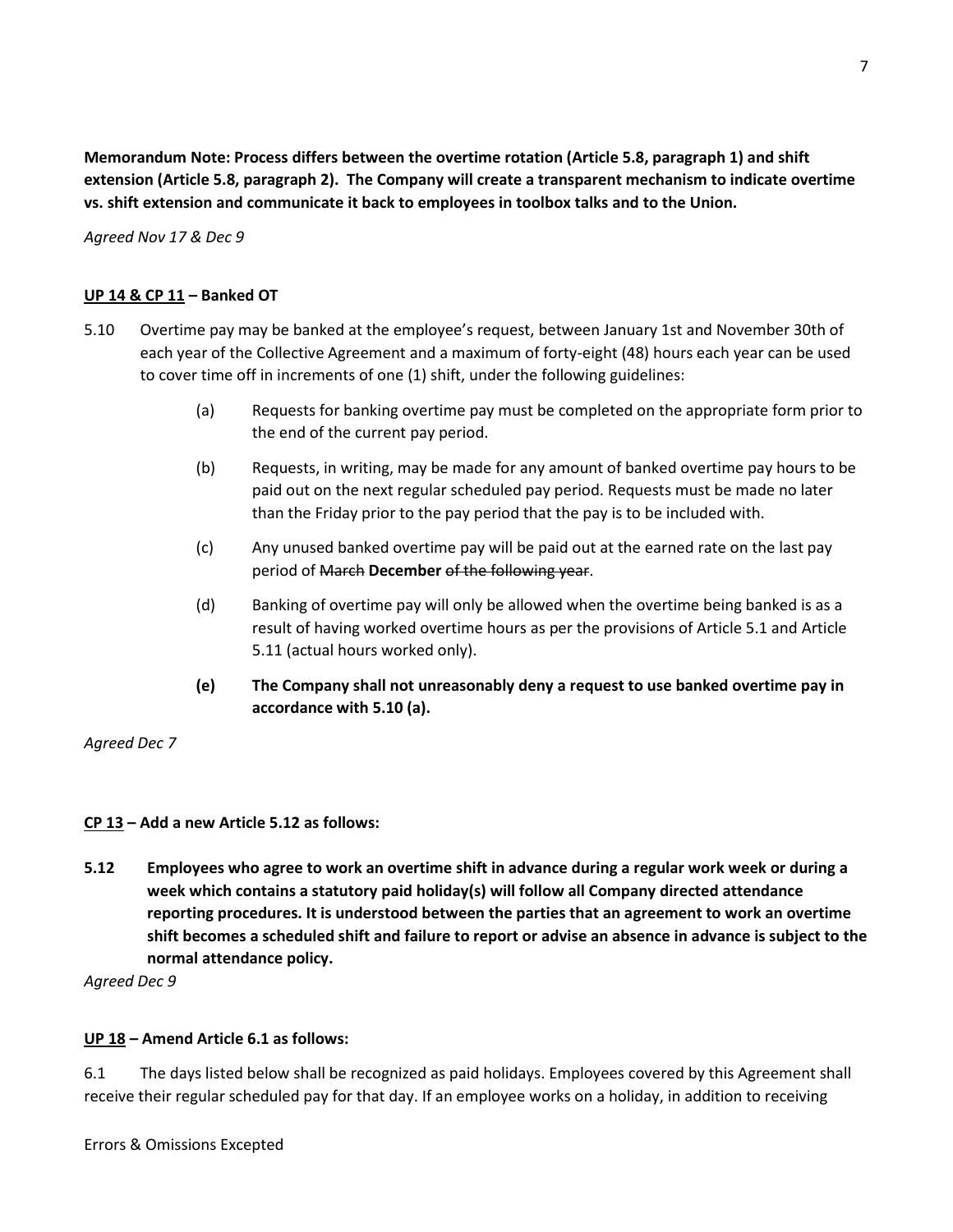holiday pay, the employee will be paid at the rate of two (2) times the employee's regular hourly rate. Any employee, whose scheduled day off falls on a paid holiday, shall be paid their regular hours at their regular rate of pay.

| New Year's Day | Labour Day              |
|----------------|-------------------------|
| Family Day     | <b>Thanksgiving Day</b> |
| Good Friday    | Remembrance Day         |
| Victoria Day   | Christmas Day           |
| Canada Day     | <b>Boxing Day</b>       |
| Heritage Day   |                         |

When Canada Day, or Remembrance Day **and/or Christmas Day (effective 2022)** falls on a Saturday or Sunday, the Friday preceding will be recognized as the holiday in lieu of Saturday, and the Monday following will be recognized as the holiday in lieu of Sunday, except for employees who are on a continuous shift schedule in which case the actual day will be recognized.

*Agreed Dec 9*

## **UP 20 - Amend Article 7.1 as follows:**

7.1 The Company shall provide vacation with pay as follows:

(a) Employees with less than one (1) year of service on termination shall receive four (4%)

percent of their regular pay for the period of employment.

(b) Those employees with more than one (1) year of service on termination shall receive

vacation pay calculated as a percentage of regular pay, from the date of termination back to

January 1st of the calendar year of termination. The percentage rate shall be based on

years of continuous service prior to January 1st of the calendar year of termination as

follows:

- (i) One (1) or more years of service  $-4\%$
- (ii) **Four (4)** or more years of service 6%
- (iii) Ten (10) or more years of service  $-8\%$
- (iv) **Eighteen (18)** or more years of service 10%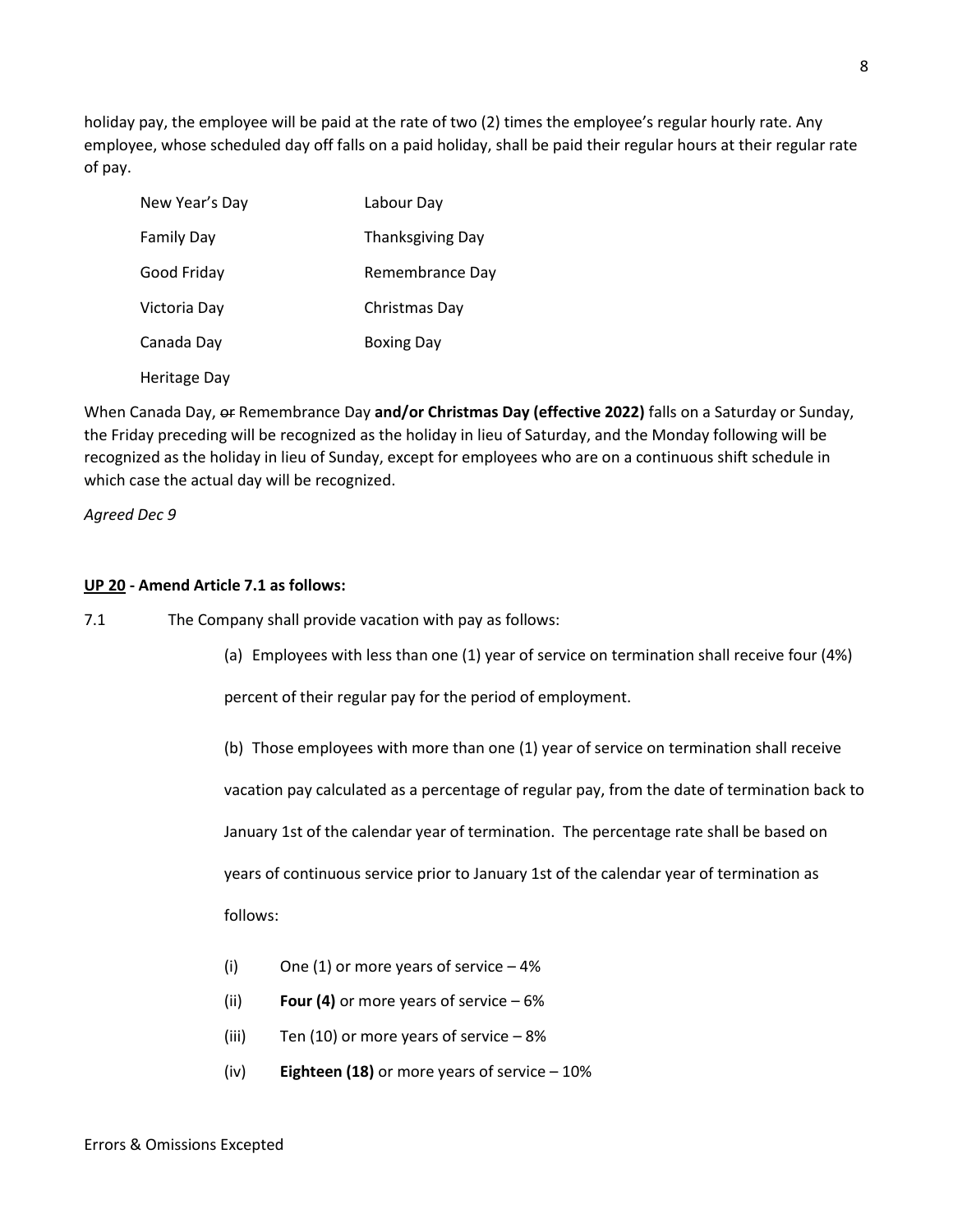- (v) Twenty-five (25) years or more of service 12%
- (c) Vacation entitlement for employees shall be based on years of service completed prior to January 1st of the calendar year in which the vacation is to be taken**, with the exception of new hires, who will accrue vacation until they have one full year of service on January 1. Administration is** as follows:
	- **(i) New employees are not permitted to take vacation during their probationary period.**
	- (ii) **Until an employee has one (1) year of service on January 1, the employee will accrue**  one (1) days' vacation for each month worked, up to a maximum of ten (10) working days per year, on the following scale:

| January  | 10 days | July      | 6 days |
|----------|---------|-----------|--------|
| February | 10 days | August    | 5 days |
| March    | 10 days | September | 4 days |
| April    | 9 days  | October   | 3 days |
| May      | 8 days  | November  | 2 days |
| June     | 7 days  | December  | 1 day  |

An employee entering service after the fifteenth  $(15<sup>th</sup>)$  day of the month will be considered, for vacation entitlement purposes, to have entered the following month.

- (iii) One (1) or more years of service  $-$  ten (10) working days.
- (iv) **Four (4***)* or more years of service fifteen (15) working days.
- (v) Ten (10) or more years of service twenty (20) working days.
- (vi) **Eighteen (18)** or more years of service twenty-five (25) working days.
- (vii) Twenty-five (25) or more years of service thirty (30) working days.
- (viii) One (1) vacation day equals eight (8) hours.

## **If an employee takes any vacation which has yet to be accrued, it will be clawed back on their final pay.**

*Agreed Dec 9*

## **CP #16 - Delete article 7.7 as follows:**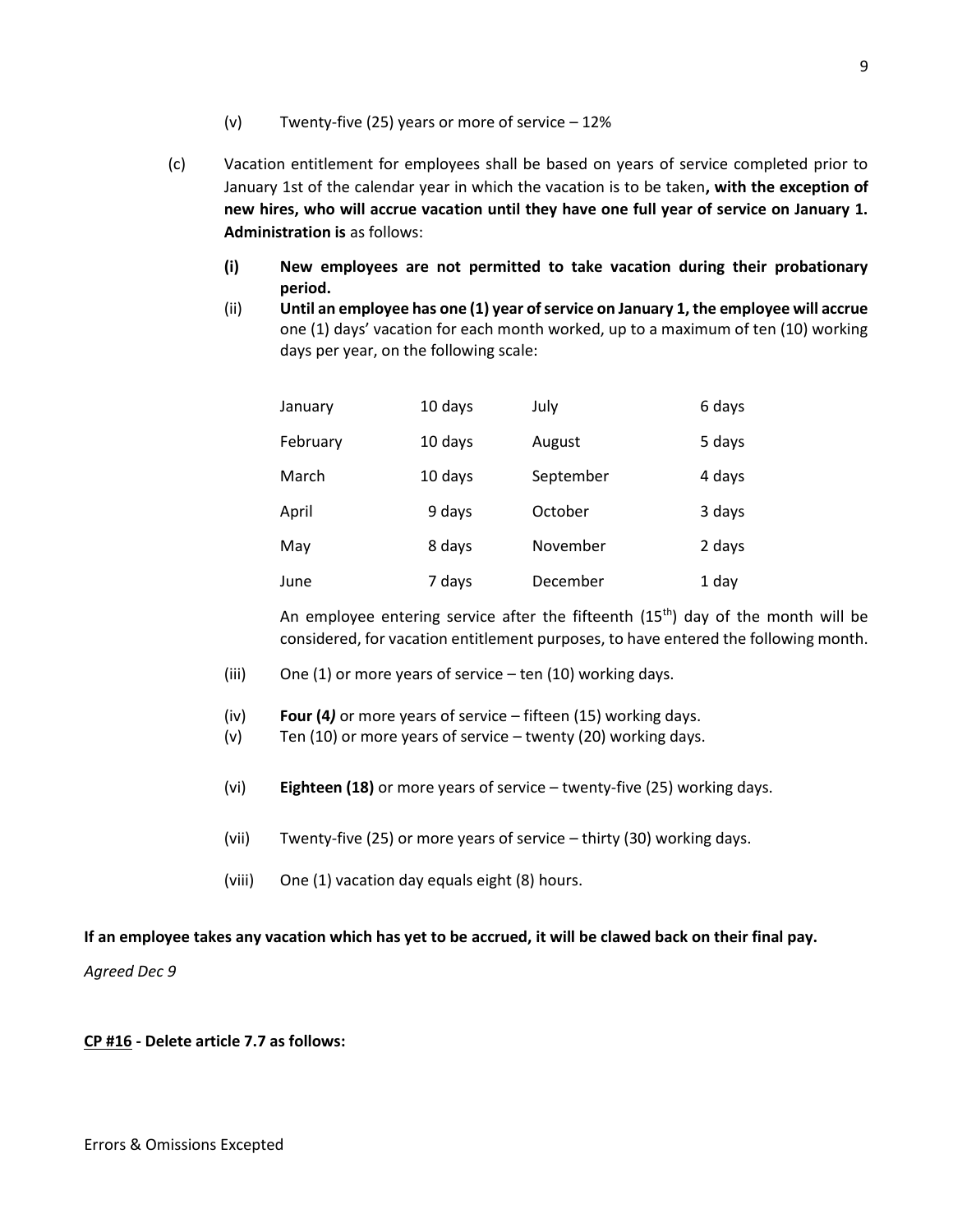**7.7** Any employee who is eligible for more than three (3) weeks vacation shall, except where otherwise mutually agreed between the employee, his Supervisor and the Union, take his vacation in not less than two (2) periods, of which no portion shall be less than a full week, nor more than three (3) weeks. *Agreed May 5*

#### **CP #17 - Amend article 7.10, paragraph 1, as follows:**

- 7.10 Vacations will be granted only in the vacation year in which they are due and may not be carried over to the following vacation year; however, **current** employees **(hired prior to ratification)** whose entitlement is fifteen (15) days or more**,** may request in writing, which is subject to the Company's discretion and approval, the following:
	- (a) May request to carry-over vacation entitlement in excess of fifteen (15) days as a bridge to retirement with a maximum life carry-over of twenty-five (25) weeks. Any carry-over would be taken immediately preceding the date of retirement. This would be paid vacation totaling the number of vacation days carried over from previous years in addition to any vacation entitlement in the retiring year. Vacation pay would be based on the appropriate rate of pay at the date of retirement.
	- (b) Requests for (a) above must be made prior to March 1st of the current vacation year.
	- (c) All Company provided benefits will cease at the end of the last working day.

Memorandum Note – The parties agree to update "ratification" to the actual date once known *Agreed Nov 17*

## **CP #20 - Amend Article 8 (d) as follows:**

**ADD 8.3 (d) An employee will be considered to have voluntarily resigned their employment and seniority broken should they miss five (5) consecutive scheduled shifts without contacting the Company or without good and sufficient reason.**

*Agreed June 2*

**UP #22 -** Add a new Article 9.5 and re-name Article 9 – **Transfers, Promotions and Training:**

**Training opportunities will be determined by the Company and offered based on operational requirements and the business' needs. The Company will endeavor to provide training opportunities on the basis of**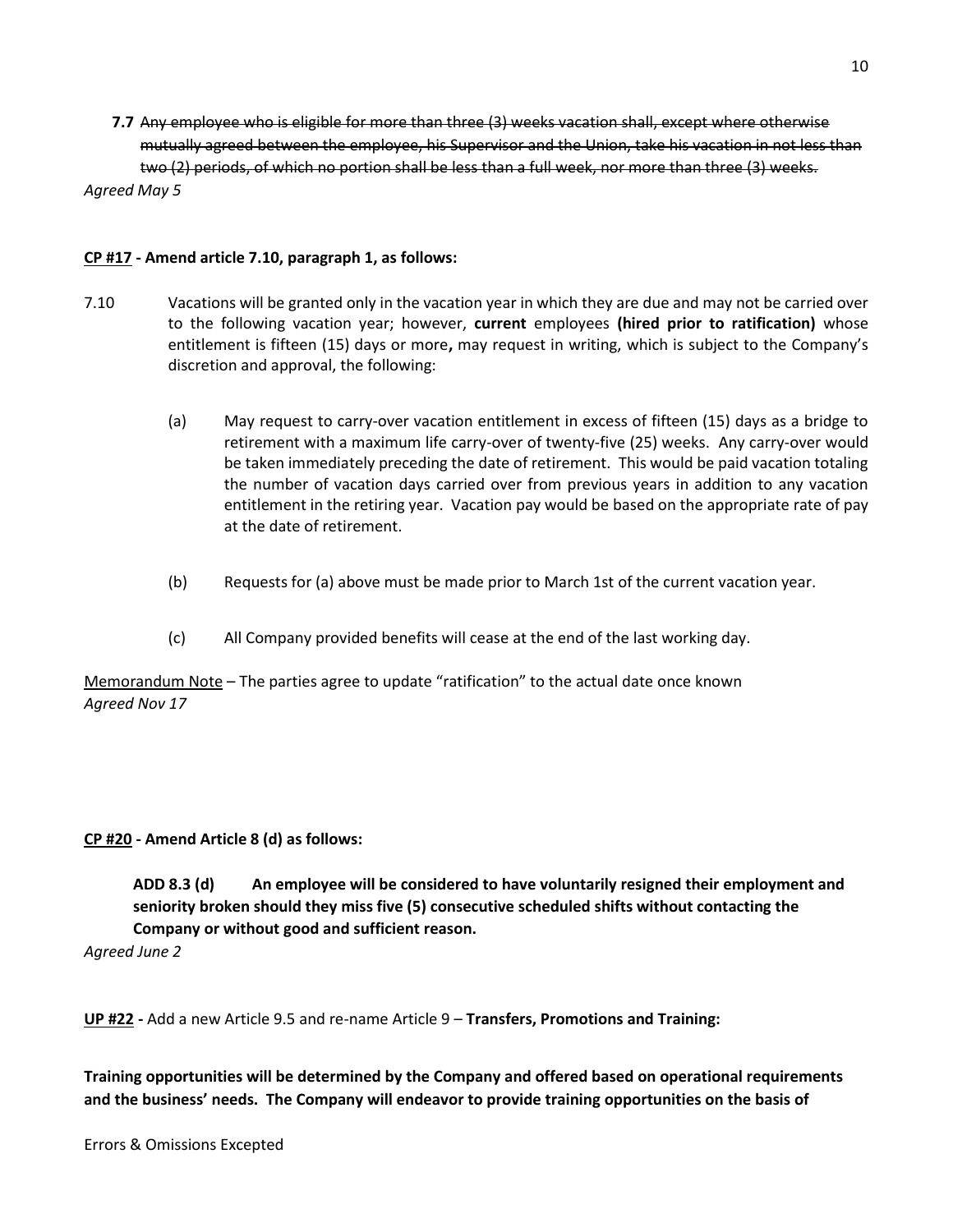**seniority, provided operational requirements permit and the employee possesses the measurable capabilities and reasonable qualifications to do the job as determined by the Company. It is understood a training employee must demonstrate continuous and reasonable progression through the established training modules. More than one employee may be given opportunity to be trained at a particular task or group of tasks at a time. Training opportunities do not necessarily guarantee a promotion or transfer to a position as training will be done per operational requirements and may be in advance of known or unknown vacancies.**

*Agreed Nov 16*

## **UP25 – Article 12 & UP 30 – Article 13**

12.4 It is agreed that the Weekly Indemnity and Salary Continuance Plan will provide for:

(a) A continuation of an employee's wage at the following rates:

(i) First forty (40) hours in the calendar year - continuation of employee's wage at one hundred (100%) percent of his regular rate of pay.

(ii) Any hours over the first forty (40) hours thereafter in the calendar year - continuation of employee's wage at eighty (80%) percent of his regular rate of pay.

(b) The cost of the "Short-Term Plan" is borne by the Company for a period of up to and not exceeding six hundred (600) hours. A twenty-four (24) **sixteen (16)** scheduled work hour waiting period is applied to all STD claims. The employee must submit the required documentation set out in the Benefit Booklet in order for a Short Term Disability (STD) claim to be initiated. The Adjudicator assesses all claims and determines whether the employee's application for STD meets the requirements for payment of Short Term Disability benefits.

(c) The twenty-four (24) **sixteen (16)** scheduled work hour waiting period will be waived if an employee is admitted to hospital as an in-patient, or for surgery, or is involved in a verifiable accident. (d) The Company may work with the Adjudicator, the employee, the Union, and the physician to establish an acceptable Return to Work Program. The Return to Work Program will be based on physical and non-physical limitations and necessary accommodations identified by the physician and the Adjudicator. Employees are required to participate in the Return to Work Program in order to continue to qualify for STD benefits.

(e) STD benefits are subject to Provincial and/or Federal source deductions.

(f) Benefits under the "Short Term Plan" will not be paid for any illness or disability covered by the Workers' Compensation Act and shall be subject to Provincial and/or Federal Legislation.

(g) The Company and/or any insurer providing STD coverage shall have the right to the recovery of third party settlements/claims and an employee must cooperate in order to and support the collection of third party settlements/claims.

(h) If during the twelve (12) month period following the date of an employee filing their original STD application, the employee experiences a repeat illness or accident, a new fifteen (15) week claim will not be established. Instead, the repeat illness or accident will be assessed and calculated on an aggregate basis, for the purpose of determining the time remaining on their fifteen (15) week claim.

## **UP 50 – Add new Article 12.06, UFCW Health & Safety Education and Training Fund as follows:**

**The Employer agrees to contribute five cents (\$0.05) per hour for every regular hour worked by members of the UFCW Local 401 to the United Food and Commercial Workers, Local 401, Health, Safety and Education Training Fund.**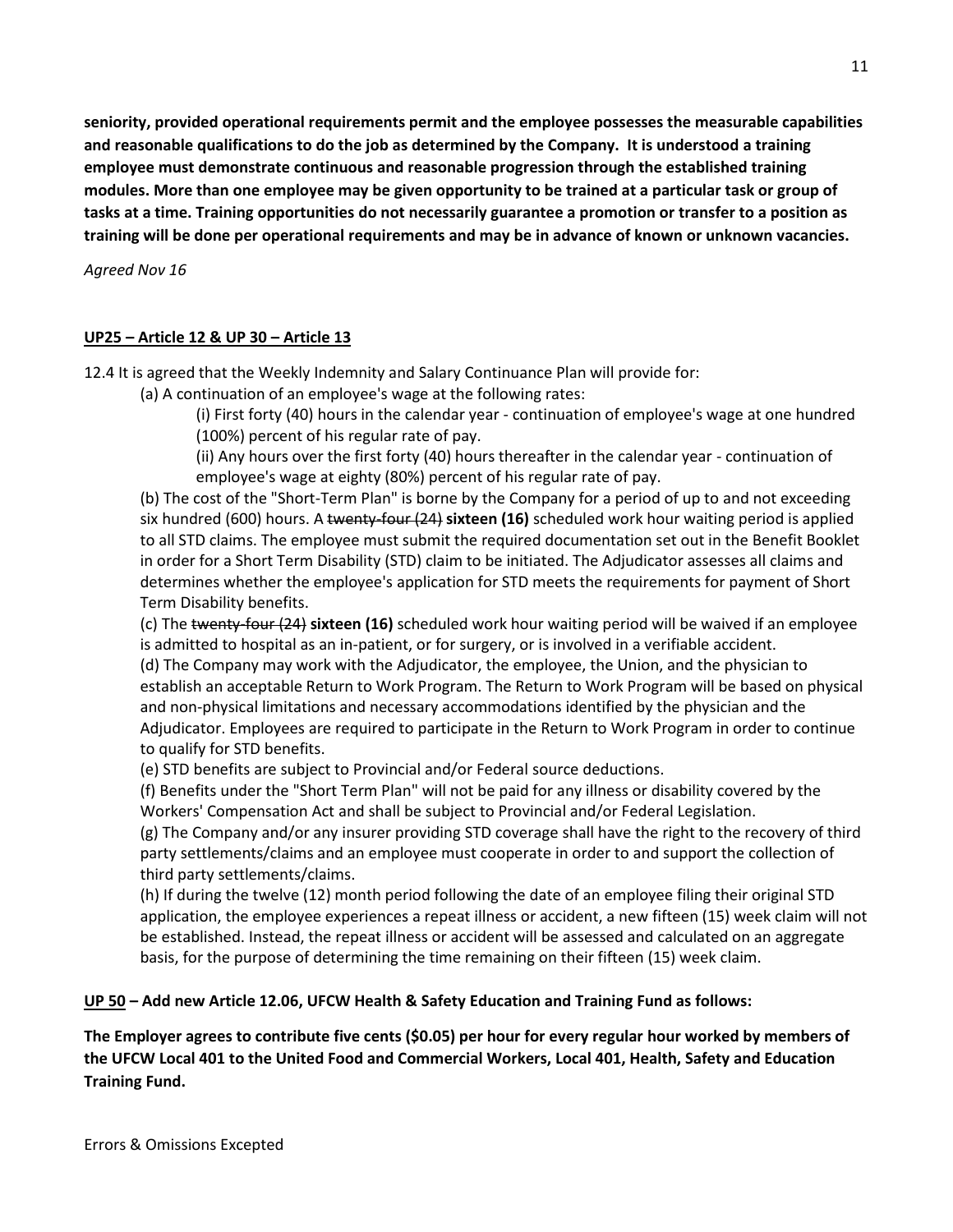## **UP 29 – Amend Article 13.5 as follows:**

13.5 Full-time employees who purchase CSA Company approved safety footwear for use on the job shall be reimbursed for the actual cost of the footwear **and insoles** but in any case not more than two hundred and **fifty (\$250.00)** dollars per calendar year. All employees are required to wear CSA Company approved footwear. Requests for reimbursement must include an original sales receipt.

*Agreed Dec 7*

**Union Proposal #43/44 - Add a new sub-article to Article 13 – General, as follows:**

**13.7 An employee shall be entitled to unpaid, job-protected leave consistent with Alberta employment standards for the disappearance or death of a child or due to the effect of violence in the home.**

*Agreed Nov 17*

## **CP 24 – Amend Article 16 as follows:**

- 1. Employees born between 1948 & 1950, who after attaining the age of fifty-seven (57) years, and prior to reaching the age of sixty-one (61) years, wish to retire may do so and receive a retirement allowance provided by the Company as follows:
	- (a) Allowance to be calculated at age fifty-seven (57) only on the basis of 2.25 weeks per year of full service at regular pay. This retirement allowance may be taken within any year of the qualifying period.
	- (b) The employee must provide the Company with a minimum of one (1) years notice, or a mutually agreed timeframe, of his intention.
	- (c) A maximum of two (2) employees per quarter will be permitted to early retire, based on seniority, as per the following criteria:
		- (i) A maximum of one (1) employee per quarter per Department, unless mutually agreed to by the Company and the Union.
		- (ii) No employee will be disqualified from early retirement benefits due to above limits. Qualification will be based on seniority and may result in the extension of the above qualification period.
- **16.1**. Employees born between 1951 & 1964, who after attaining the age of fifty-seven (57) years, and prior to reaching the age of sixty (60) years, wish to retire may do so and receive a retirement allowance provided by the Company as follows:
	- (a) Allowance to be calculated at age fifty-seven (57), to a maximum of thirty-five (35) years' service, on the basis of 2.25 weeks per year of full service at regular pay. This retirement allowance may be taken within any year of the qualifying period.
	- (b) The employee must provide the Company with a minimum of one (1) years notice, or a mutually agreed timeframe, of his intention.
	- (c) A maximum of one (1) employee per month will be permitted to early retire, based on seniority, as per the following criteria: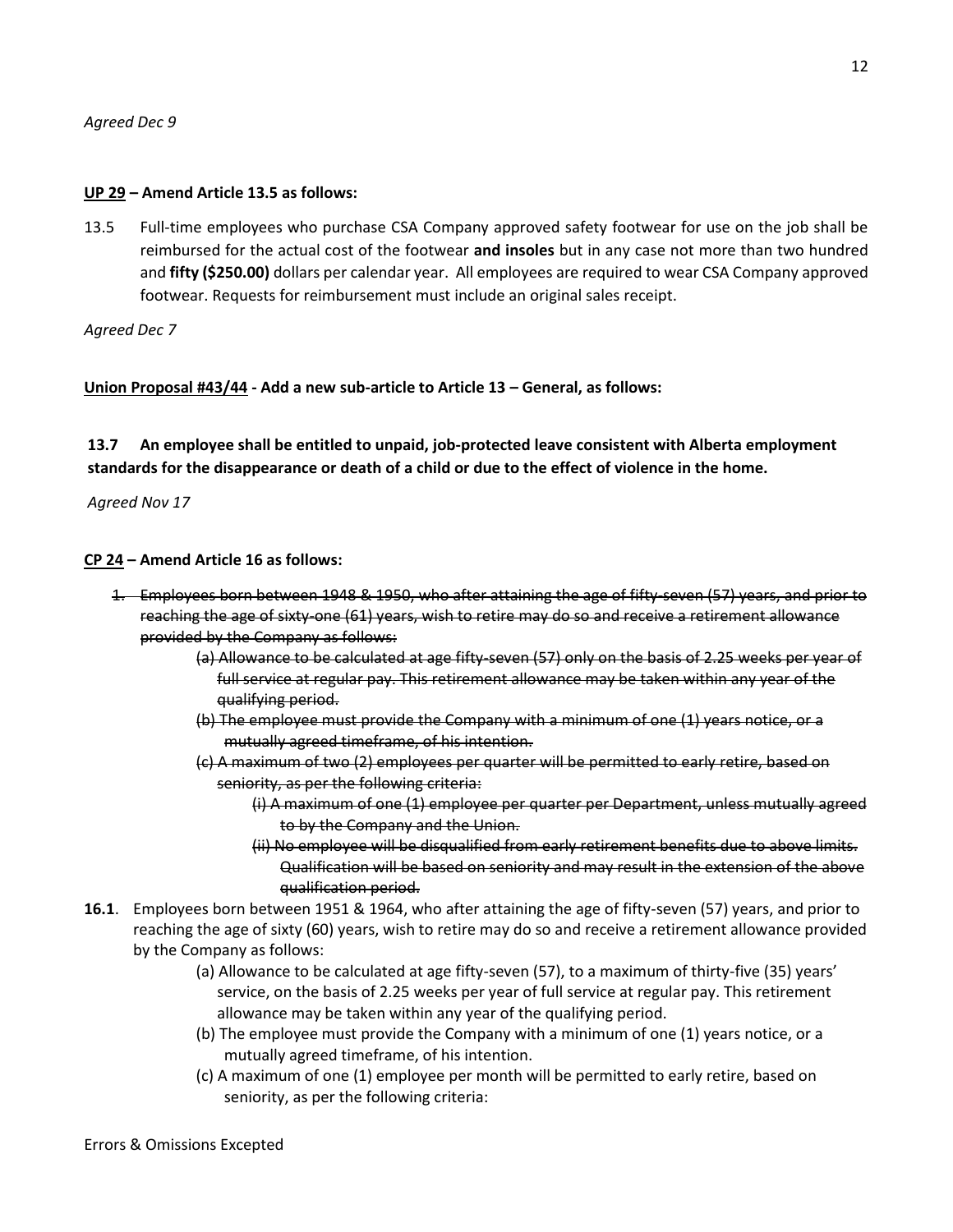(i) A maximum of two (2) employees per quarter in Nutrition, unless mutually agreed to by the Company and the Union.

(ii) A maximum of one (1) per quarter in all other Departments, unless mutually agreed to by the Company and the Union.

(iii) No employee will be disqualified from early retirement benefits due to above limits. Qualification will be based on seniority and may result in the extension of the above qualification period.

- **16.2**. Employees born after 1964 will be entitled to a one (1) time payout as follows:
	- (i) Employees with one (1) or more years of service will be paid six hundred (\$600.00) dollars per full year of service, as of September 1, 2004.
	- (ii) Employees hired between September 1, 2003, and August 31, 2004, and subsequently
	- achieve permanent status, will be paid three hundred (\$300.00) dollars.
	- (iii) Payments will be processed in the payroll week of February 14, 2005.

4. Current bargaining unit employees eligible for early retirement under the previous Collective Agreement will be grandfathered under the Early Provision of the previous Collective Agreement, with the exception that a notice period of six (6) months will be required.

- **16.3**. Employees hired after August 31, 2004, will not be eligible for any of the above early retirement benefits.
- **16.4**. This benefit will be provided in addition to any other Company or Government Pension provisions.
- **16.5**. **The employer agrees to put in place a new retirement program effective January 1, 2022, which is subject to the terms and conditions set out below:**
	- **i. A retirement incentive may be offered to employees who qualify. It is understood that all applicants must be approved by the Company considering operational requirements. The process is triggered by the Company, based on operational requirements, posting a call out for applications. To be considered, employees will have until the indicated date to apply in writing. This written request must indicate the employee's retirement date.**
	- **ii. To participate in this retirement program, employees must have the following at time of application:**
		- **a. at least twenty (20) years of service**
		- **b. be sixty (60) years of age or older**
		- **c. have age and service that totals eighty (80) or higher**
	- **iii. Employees will typically be expected to give a minimum of 6 months' notice of retirement. Where 6 months' notice is not required due to operational requirements, an earlier date may be mutually agreed to.**
	- **iv. Employees who meet the preceding conditions and are selected by the Company, shall receive the amount of 1 week per year of service less any one time payment made per 16.2 above and less source deductions.**
	- **v. This amount shall be payable to employees within thirty (30) days of their effective retirement date.**

*Agreed Dec 9*

## **UP 38 – Shift Premium**

Article 18

Errors & Omissions Excepted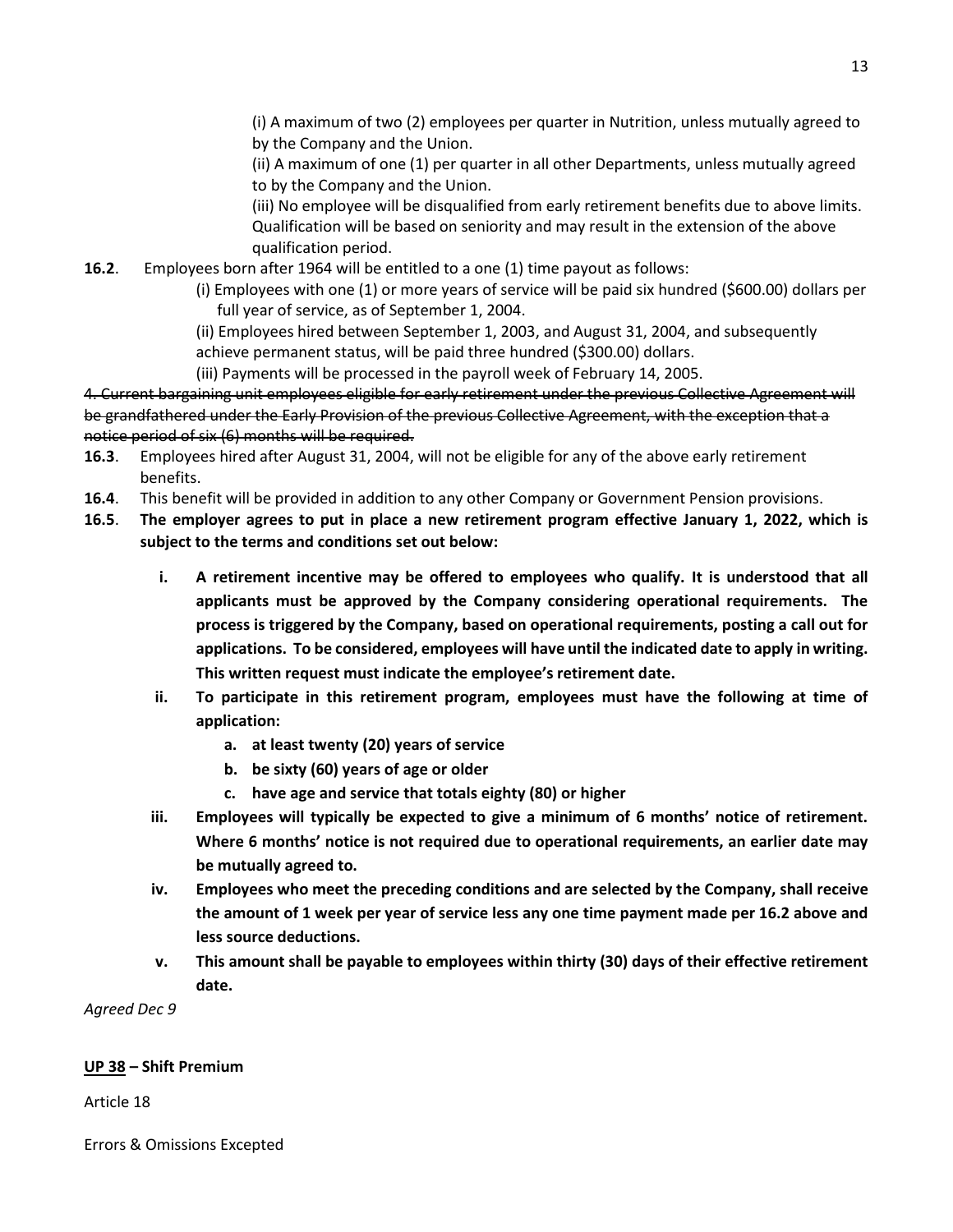(a) Shift premium - \$0.88 per hour.

**Effective September 1, 2022, shift premium is \$0.95 per hour.**

**Effective September 1, 2023, shift premium is \$1.00 per hour.**

## **Effective September 1, 2024, shift premium is \$1.05 per hour.**

## **CP #25 - Amend Article 18(c) as follows:**

18 (c) There shall be six (6) departments within the scope of the Company's operation, to be known as:

- (i) Crushing/Extraction
- (ii) **RBD** Refinery
- (iii) **Food & Ingredients** Nutrition
- (iv) Plant Services/Utilities
- (v) **Material Handling** Seed Plant
- (vi) **Quality Assurance** Protein Complex

**Note: there is text referencing # of departments – to be updated.** *Agreed Nov 17*

#### **UP 34 – Pension**

**All employees may participate in a defined contribution pension plan maintained by the Company. Employees may elect to be enrolled in the plan on the first day of any month on or after the completion of 12 months of continuous employment with the Employer.**

**Employees will each contribute five percent (5%) of earnings to an annual maximum contribution of \$1,750 per year to the plan. The Company will contribute three and a half percent (3.5%) on the first \$5,000 of employee earnings per year and five percent (5%) on the next \$30,000 of employee earnings per year, to an annual maximum contribution of \$1,675 per year to the plan.**

**"Earnings" as used in this clause shall mean the regular remuneration paid by the Company, excluding overtime, shift premium and pay in lieu of vacation.**

**Active pension plan members as of January 1, 2022 and future pension plan members shall, as a condition of employment, participate in a defined contribution pension plan maintained by the Company.**

**Employees hired before January 1, 2022 who are not active members of the pension plan, may join the defined contribution pension plan maintained by the Company. Employees may elect to be enrolled in the plan on the first day of any month on or after the completion of 12 months of continuous employment with the Employer.**

**Effective January 2, 2023, employees hired after January 1, 2022 shall, as a condition of employment, participate in a defined contribution pension plan maintained by the Company. Employees will be enrolled in the plan on the first day of the month on or after the completion of 12 months of continuous employment with the Employer.**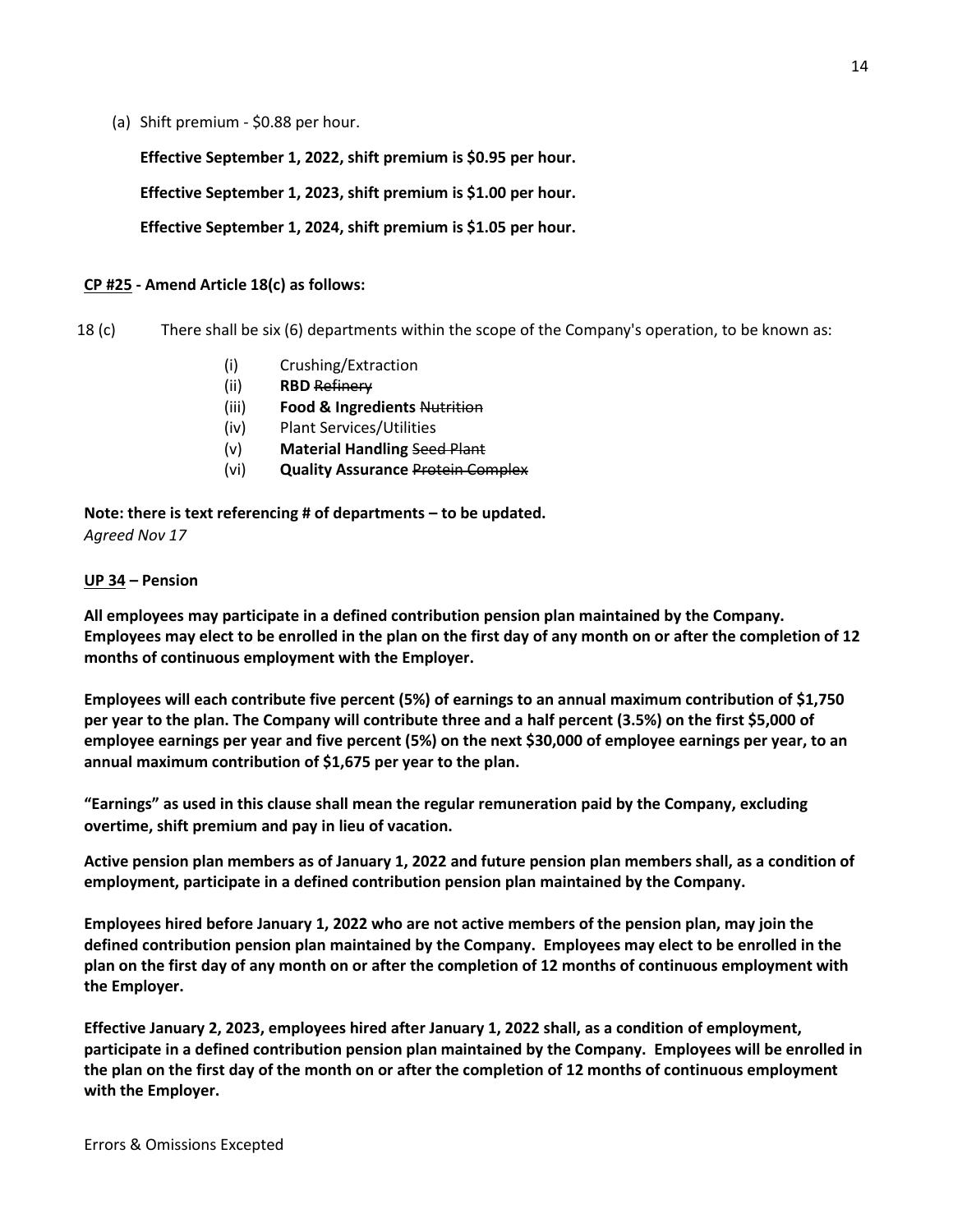**Effective January 1, 2025, employees will each contribute five percent (5%) of earnings to an annual maximum contribution of \$2,000 per year to the plan. The Company will contribute five percent (5%) of an employee's earnings to an annual maximum contribution of \$2,000 per year to the plan.**

## **UP 35 – Length, Article 17 – Amend as follows:**

This Agreement which supersedes all previous Agreements written or implied, will continue in effect from and including the 1st of September, **2019** to and including the 31st of August **2025**, and unless either party notifies the other party, in writing, of its desire to amend or terminate the Agreement, it will remain in effect from year to year thereafter. Notice of amendment or termination shall only be given during a period of one hundred and twenty (120) to sixty (60) days preceding the 31st of August **2025**, or any succeeding anniversary date.

## **UP 42 - Add a new Article as follows:**

**The Company is committed to fostering an inclusive, respectful and safe work environment where employees are treated with dignity and respect. Employees have the responsibility to treat each other with respect, and to speak up if they or someone else is being treated inappropriately.**

**The Company considers all forms of discrimination, harassment, sexual harassment, and violence to be unacceptable. The Company will make every reasonable effort to protect employees against forms of discrimination, harassment, sexual harassment, and violence in the workplace and will identify, prevent and minimize potential sources.**

*Agreed Nov 17*

**UP #45 -** Add a new Article as follows:

**The Employer will ensure dues and similar fee's deductions, or assessments are being made and remitted properly. The parties agree to work together to resolve any challenges. In the event of an error by the Employer, the Employer will ensure the Union is compensated for the shortfall.**

**The Employer agrees to report on the T-4 slip of each affected employee, the respective amounts deducted on behalf of the Union.**

**Should the Union need to implement a different system/administrative process for Union dues or fee deductions, the parties will agree to meet and resolve.**

*Agreed Nov 17*

## **UP 37 & CP 26 – Wage Classifications**

**Across the board wage increases including full retroactivity as follows:**

- Sept  $1, 2019 2.25%$
- Sept  $1, 2020 2.75%$
- Sept  $1, 2021 3%$
- Sept  $1, 2022 2.5%$

Errors & Omissions Excepted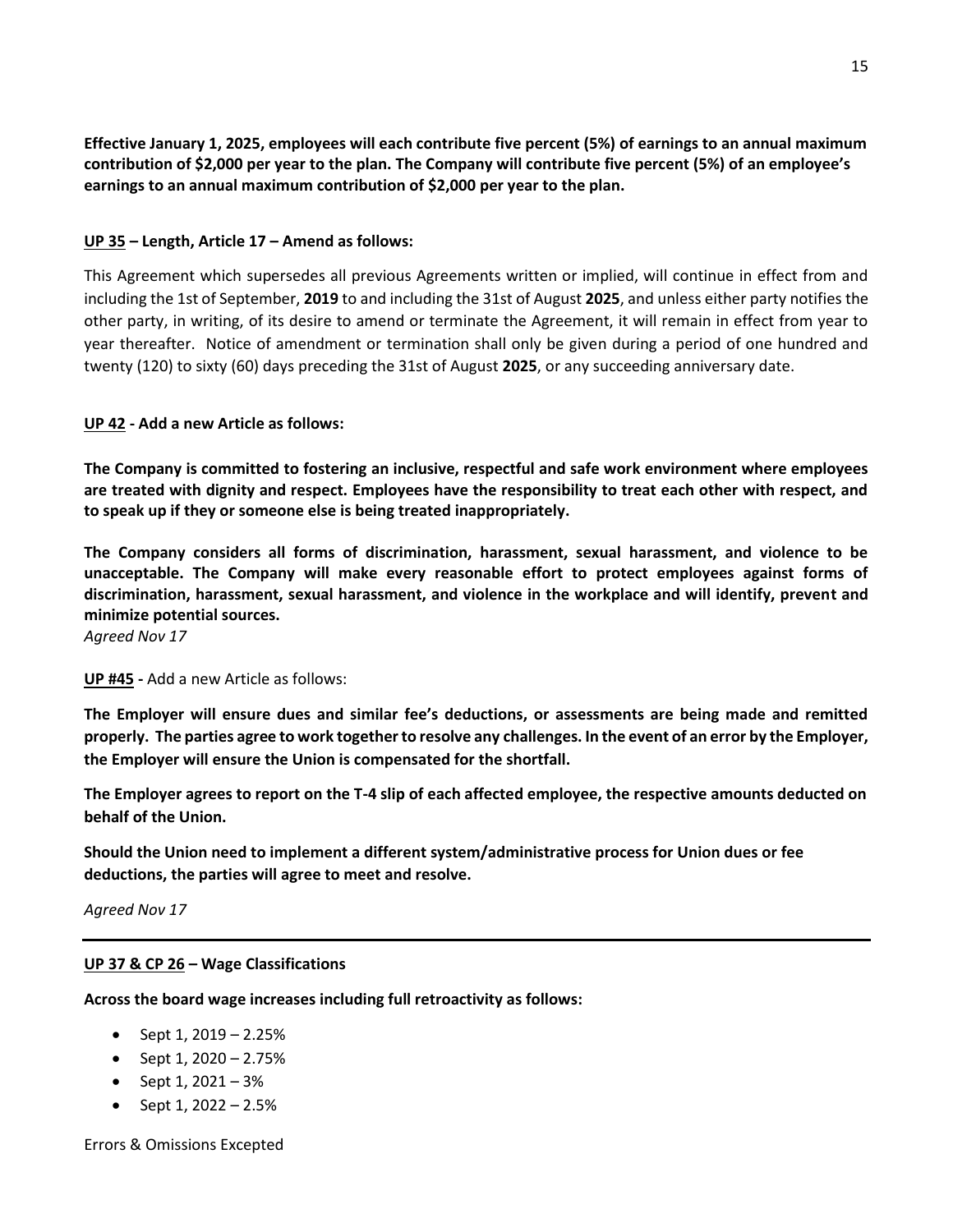- Sept  $1, 2023 2.5%$
- $\bullet$  Sept 1, 2024 2.5%

## **Classification Adjustments –** *Agreed Dec 7 & 9*

- Move Lead Operator (Extraction) to grade 18 (rate of \$33.46 at ratification), retroactive pay to be calculated at previous grade 16 scale
- Move S/R Coordinator position from Grade 20 to Grade 15
	- o Red circle existing GR 20 EE
	- $\circ$  Memorandum– this will result in 2 positions which will be on rotating shifts

## **Food & Ingredients Operators**

- Operator 6 starting rate to move to \$20/hour effective Monday following ratification
- Operator 5.3 after 800 hours worked
- Operator 5.3 will move to Operator 5.2 when trained in **2 of 4** General Task Capabilities
- Operator 5.2 will move to Operator 5.1 when trained in **3 of 4** General Task Capabilities
- Operator 5.1 will move to Operator 5 when trained in **4 of 4** General Task Capabilities

**Any existing Operators who haven't qualified per above will be treated as legacy employees and red circled at the Sept 1, 2021 rate until such time as they have successfully demonstrated/achieved the missing qualifications.**

General Task Capabilities are – Sani, bulk, forklift license, RBL

## **From Seed Plant –** *Agreed Dec 9*

- Former Seed Plant employees have been reclassified as material handlers.
- All material handlers are being cross trained across all material handling responsibilities
- Proposal:
	- o Lead Op (Seed Scale) DELETE, incumbents have been reclassified as material handlers and all premiums are to be terminated.
	- o Operator DELETE
	- $\circ$  Practice associated with legacy premium will continue for work done in the probe house

## **Agreed to amend as follows:**

- Draftsman DELETE; no longer utilized
- **•** Pressure Welder DELETE; no longer utilized
- Instrumentation Mech DELETE; no longer utilized
- ADD RBD Operator GR16 Already in place, update to CBA only
- Deodorizer Operator (4th Class Power Eng) DELETE; previously addressed with Union to merge with RBD Operator
- Refiner/Bleacher DELETE; previously addressed with Union to merge with RBD Operator

#### Errors & Omissions Excepted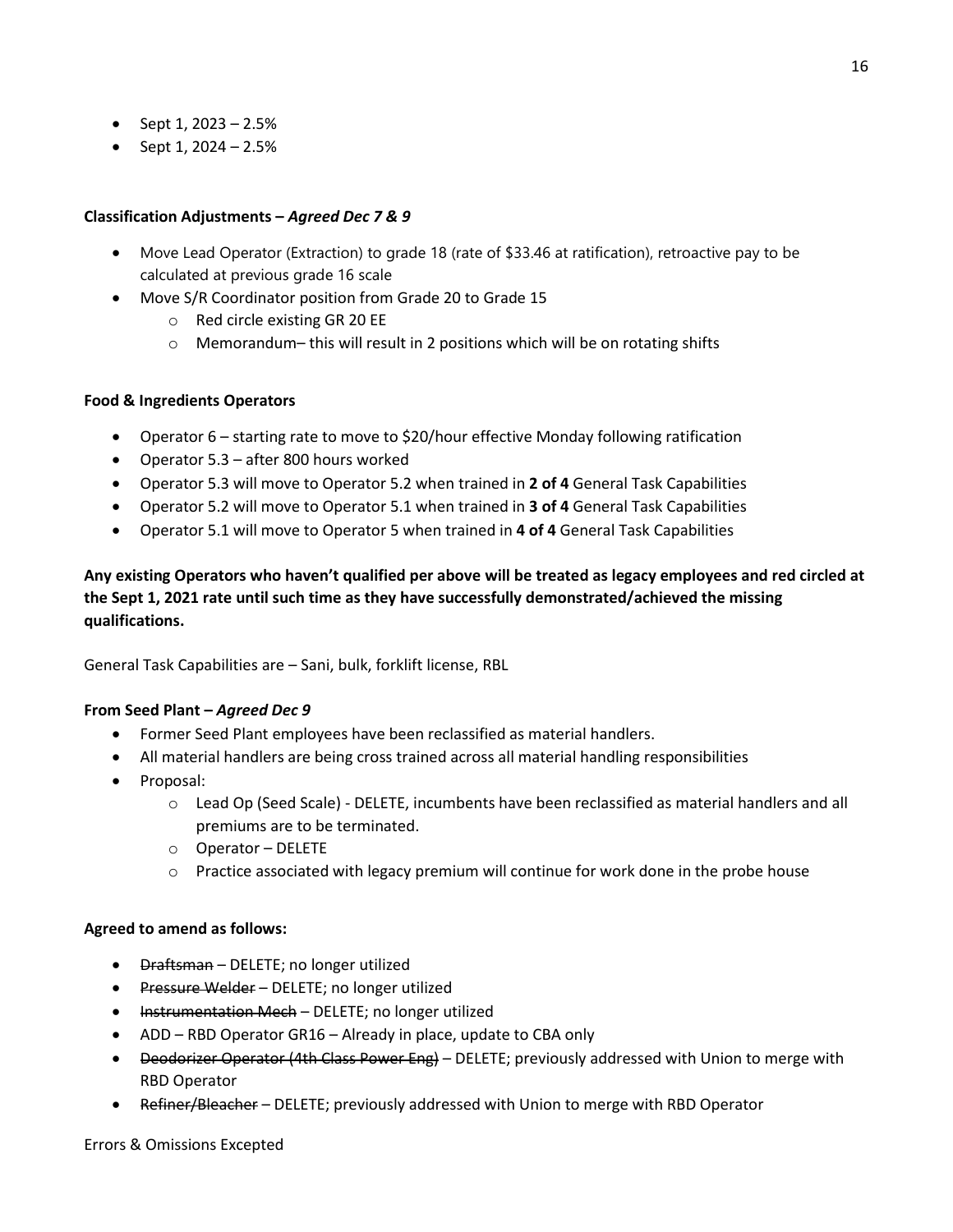From Protein Complex

• Protein Operator (4<sup>th</sup> Class Power Eng) - DELETE; not utilized

Revised wage grid reflecting above:

|                                   |       | <b>Current</b><br>Wage | 1-Sep-<br>19 | 1-Sep-<br>20 | 1-Sep-<br>21 | Date of<br>Rat. | 1-Sep-<br>22 | 1-Sep-<br>23 | 1-Sep-<br>24 |
|-----------------------------------|-------|------------------------|--------------|--------------|--------------|-----------------|--------------|--------------|--------------|
| <b>Food and Ingredients</b>       | Grade |                        | 2.25%        | 2.75%        | 3%           |                 | 2.5%         | 2.5%         | 2.5%         |
| Shipper / Receiver<br>Coordinator | 20    | 31.92                  | 32.64        | 33.54        | 34.55        | 34.55*          | X            | X            | X            |
| Shipper / Receiver<br>Coordinator | 15    |                        | X            | X            | X            | 31.87           | 32.67        | 33.49        | 34.33        |
| Shipper / Receiver                | 12    | 27.97                  | 28.60        | 29.39        | 30.27        |                 | 31.03        | 31.81        | 32.61        |
| Operator 1                        | 18    | 30.92                  | 31.62        | 32.49        | 33.47        |                 | 34.31        | 35.17        | 36.04        |
| Operator 2                        | 15    | 29.45                  | 30.11        | 30.94        | 31.87        |                 | 32.67        | 33.49        | 34.33        |
| Operator 3                        | 10    | 26.98                  | 27.59        | 28.35        | 29.20        |                 | 29.93        | 30.68        | 31.45        |
| Operator 4                        | 6     | 25.00                  | 25.56        | 26.26        | 27.05        |                 | 27.73        | 28.42        | 29.13        |
| Operator 5                        |       | 22.26                  | 22.76        | 23.39        | 24.09        | 24.09*          | 24.69        | 25.31        | 25.94        |
| Operator 5.1                      |       | 21.62                  | 22.11        | 22.72        | 23.40        | 23.40*          | 23.99        | 24.59        | 25.21        |
| Operator 5.2                      |       | 20.96                  | 21.43        | 22.02        | 22.68        | 22.68*          | 23.25        | 23.83        | 24.43        |
| Operator 5.3                      |       | 20.64                  | 21.10        | 21.68        | 22.33        | 22.34*          | 22.89        | 23.46        | 24.05        |
| Operator 6                        |       | 17.87                  | 18.27        | 18.77        | 19.33        | 20.00           | 20.50        | 21.01        | 21.54        |
| <b>Quality Assurance</b>          |       |                        |              |              |              |                 |              |              |              |
| QA Technician                     | 12    | 27.97                  | 28.60        | 29.39        | 30.27        |                 | 31.03        | 31.81        | 32.61        |
| <b>Plant Services / Utilities</b> |       |                        |              |              |              |                 |              |              |              |
| Millwright                        | 32    | 37.82                  | 38.67        | 39.73        | 40.92        |                 | 41.94        | 42.99        | 44.07        |
| Electrician                       | 32    | 37.82                  | 38.67        | 39.73        | 40.92        |                 | 41.94        | 42.99        | 44.07        |
| Journeyman                        | 30    | 36.84                  | 37.67        | 38.71        | 39.87        |                 | 40.87        | 41.89        | 42.94        |
| 3rd Class Engineer                | 29    | 36.35                  | 37.17        | 38.19        | 39.34        |                 | 40.32        | 41.33        | 42.36        |
| Warehouseman                      | 16    | 29.93                  | 30.60        | 31.44        | 32.38        |                 | 33.19        | 34.02        | 34.87        |
| Shipper/Receiver                  | 12    | 27.97                  | 28.60        | 29.39        | 30.27        |                 | 31.03        | 31.81        | 32.61        |
| Operator 5 (Warehouse)            |       | 22.26                  | 22.76        | 23.39        | 24.09        |                 | 24.69        | 25.31        | 25.94        |
| <b>RBD</b>                        |       |                        |              |              |              |                 |              |              |              |
| <b>RBD Operator</b>               | 16    | 29.93                  | 30.60        | 31.45        | 32.39        |                 | 33.20        | 34.03        | 34.88        |
| <b>Material Handling</b>          |       |                        |              |              |              |                 |              |              |              |
| <b>Material Handler</b>           | 10    | 26.98                  | 27.59        | 28.35        | 29.20        |                 | 29.93        | 30.68        | 31.45        |
| <b>Crushing / Extraction</b>      |       |                        |              |              |              |                 |              |              |              |
| Lead Operator (Extraction)        | 16    | 29.93                  | 30.60        | 31.45        | 32.39        |                 | X            | X            | X            |
| Lead Operator (Extraction)        | 18    |                        | X            | X            | X            | 33.46           | 34.30        | 35.15        | 36.03        |
| Crush Operator                    | 12    | 27.97                  | 28.60        | 29.39        | 30.27        |                 | 31.03        | 31.81        | 32.61        |

\*denotes legacy rates where individual employees will be impacted by red circling